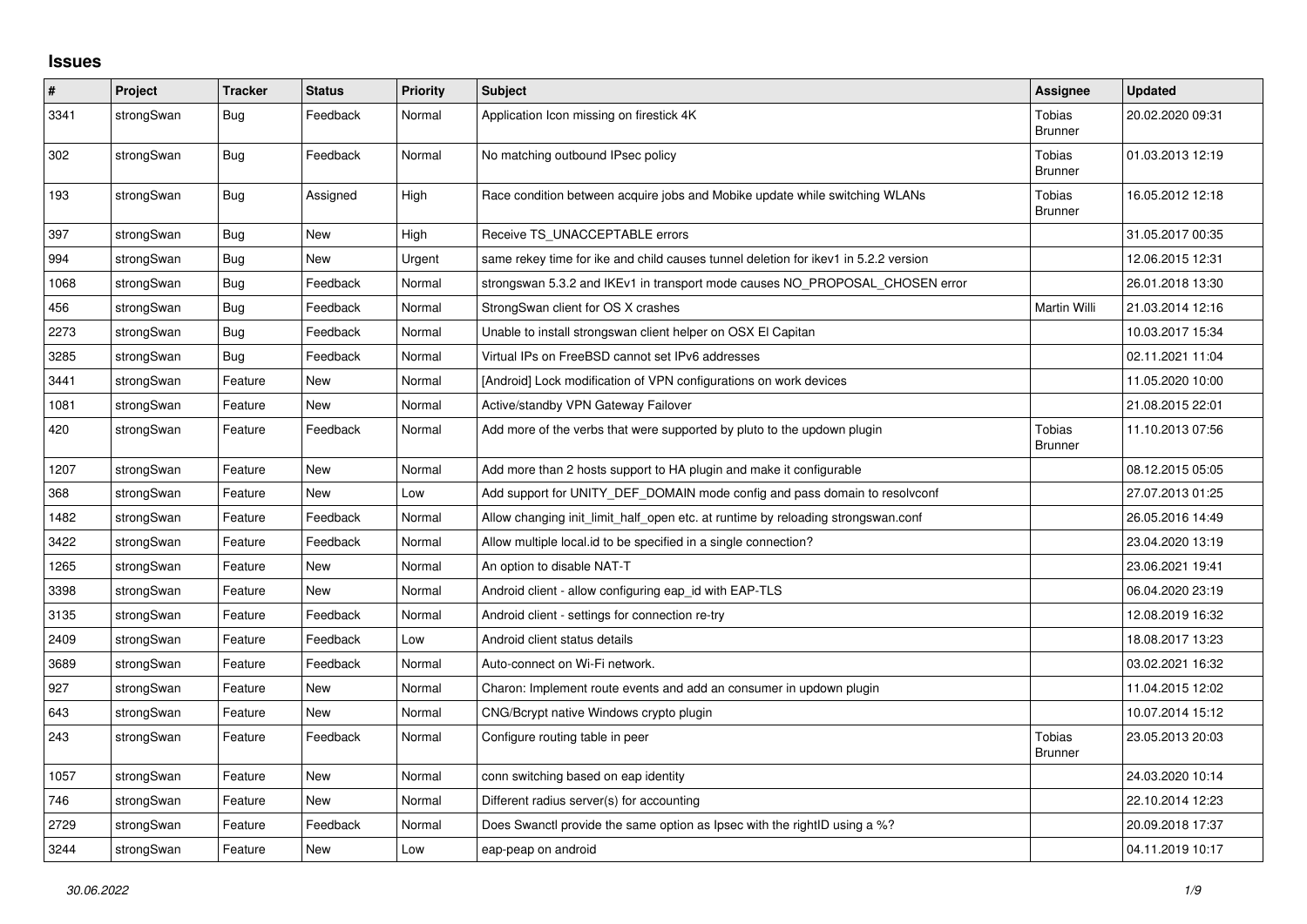| $\pmb{\#}$ | Project    | <b>Tracker</b> | <b>Status</b> | <b>Priority</b> | <b>Subject</b>                                                                                                          | Assignee                 | <b>Updated</b>   |
|------------|------------|----------------|---------------|-----------------|-------------------------------------------------------------------------------------------------------------------------|--------------------------|------------------|
| 3104       | strongSwan | Feature        | Feedback      | Normal          | EAP-RADIUS: binding address feature for routers with multiple interfaces connected to LAN.                              |                          | 17.06.2021 02:26 |
| 2392       | strongSwan | Feature        | Feedback      | Low             | enable eap-ttls in Android client                                                                                       | Tobias<br><b>Brunner</b> | 04.07.2018 19:48 |
| 1506       | strongSwan | Feature        | Feedback      | Normal          | Enhance DoS protection to deny users that failed Authentication                                                         |                          | 17.06.2016 14:31 |
| 1559       | strongSwan | Feature        | Feedback      | Normal          | Expose received XAUTH/EAP username/password prompts via VICI, send secrets via VICI on<br>prompt                        |                          | 09.05.2017 16:28 |
| 1008       | strongSwan | Feature        | Feedback      | Normal          | FARP for IPv6                                                                                                           |                          | 14.12.2015 20:59 |
| 312        | strongSwan | Feature        | New           | Normal          | Feature Request: Option to limit or disable sending of ADDITIONAL_*_ADDRESS list for MOBIKE<br>Responder                |                          | 13.03.2013 19:19 |
| 2814       | strongSwan | Feature        | Feedback      | Normal          | Force Keepalive Packets if There is no NAT                                                                              |                          | 29.10.2018 15:47 |
| 1082       | strongSwan | Feature        | Feedback      | Normal          | Framed-Route to set leftsubnet                                                                                          |                          | 07.10.2016 10:02 |
| 1251       | strongSwan | Feature        | New           | Normal          | FreeBSD HA                                                                                                              |                          | 11.01.2016 22:01 |
| 1079       | strongSwan | Feature        | Feedback      | Normal          | Future Plans for firwall configuration equivalent under FreeBSD                                                         |                          | 21.08.2015 15:58 |
| 2972       | strongSwan | Feature        | Feedback      | Normal          | how to add X509v3 Key Usage: Key Encipherment                                                                           |                          | 13.03.2019 13:59 |
| 2823       | strongSwan | Feature        | Feedback      | Low             | Implementing VPN peer failover                                                                                          |                          | 16.11.2018 10:25 |
| 2361       | strongSwan | Feature        | New           | Normal          | Import .sswan files from NetworkManager                                                                                 |                          | 12.06.2017 15:25 |
| 2185       | strongSwan | Feature        | Feedback      | Normal          | INTERNAL_IP4_SUBNET Attribute Support in Android Client                                                                 |                          | 10.12.2016 01:14 |
| 3075       | strongSwan | Feature        | New           | Normal          | <b>IPsec Labelling</b>                                                                                                  |                          | 29.05.2019 17:09 |
| 87         | strongSwan | Feature        | New           | Normal          | <b>IPsec Multicast Support</b>                                                                                          |                          | 19.12.2014 14:20 |
| 3653       | strongSwan | Feature        | Feedback      | Normal          | Is there any possibility to pass any non-standard parameters for tunnels (ike or child sa) for use by<br>custom plugin? |                          | 08.12.2020 11:03 |
| 641        | strongSwan | Feature        | <b>New</b>    | Normal          | kernel-iph virtual IP support and IKE routing lookups ignoring IPsec routes                                             |                          | 10.07.2014 15:11 |
| 2495       | strongSwan | Feature        | Feedback      | Normal          | LibreSSL Plugin                                                                                                         |                          | 13.12.2017 09:29 |
| 766        | strongSwan | Feature        | New           | Normal          | Make retransmit settings tunable by connection                                                                          |                          | 14.11.2014 10:02 |
| 2165       | strongSwan | Feature        | Feedback      | Normal          | missing LIBRESSL_VERSION_NUMBER support                                                                                 |                          | 03.11.2016 09:23 |
| 2707       | strongSwan | Feature        | New           | Normal          | More attributes taken/translated from radius attributes                                                                 |                          | 14.07.2018 15:21 |
| 3456       | strongSwan | Feature        | New           | Low             | move to github/gitlab                                                                                                   |                          | 22.05.2020 12:27 |
| 3276       | strongSwan | Feature        | Feedback      | Low             | N1_MODE_CAPABILITY                                                                                                      |                          | 21.11.2019 16:49 |
| 644        | strongSwan | Feature        | New           | Normal          | Non-monolithic Windows build                                                                                            |                          | 10.07.2014 15:12 |
| 38         | strongSwan | Feature        | New           | Low             | OCSP in IKE payload, RFC4806                                                                                            |                          | 19.12.2014 14:20 |
| 930        | strongSwan | Feature        | New           | Normal          | Option to have non-sequential v6 roadwarrior addresses                                                                  |                          | 12.01.2016 16:36 |
| 2307       | strongSwan | Feature        | Feedback      | Normal          | Permit installation of trap policy for CHILD_SA configurations with unset local_addrs                                   |                          | 26.04.2017 15:04 |
| 104        | strongSwan | Feature        | Feedback      | Normal          | Postgresql Db Support                                                                                                   |                          | 04.09.2019 10:05 |
| 309        | strongSwan | Feature        | Feedback      | Normal          | Problem with Network Aliases for charon.interfaces_ignore and charon.interfaces_use                                     | Tobias<br><b>Brunner</b> | 21.03.2013 19:32 |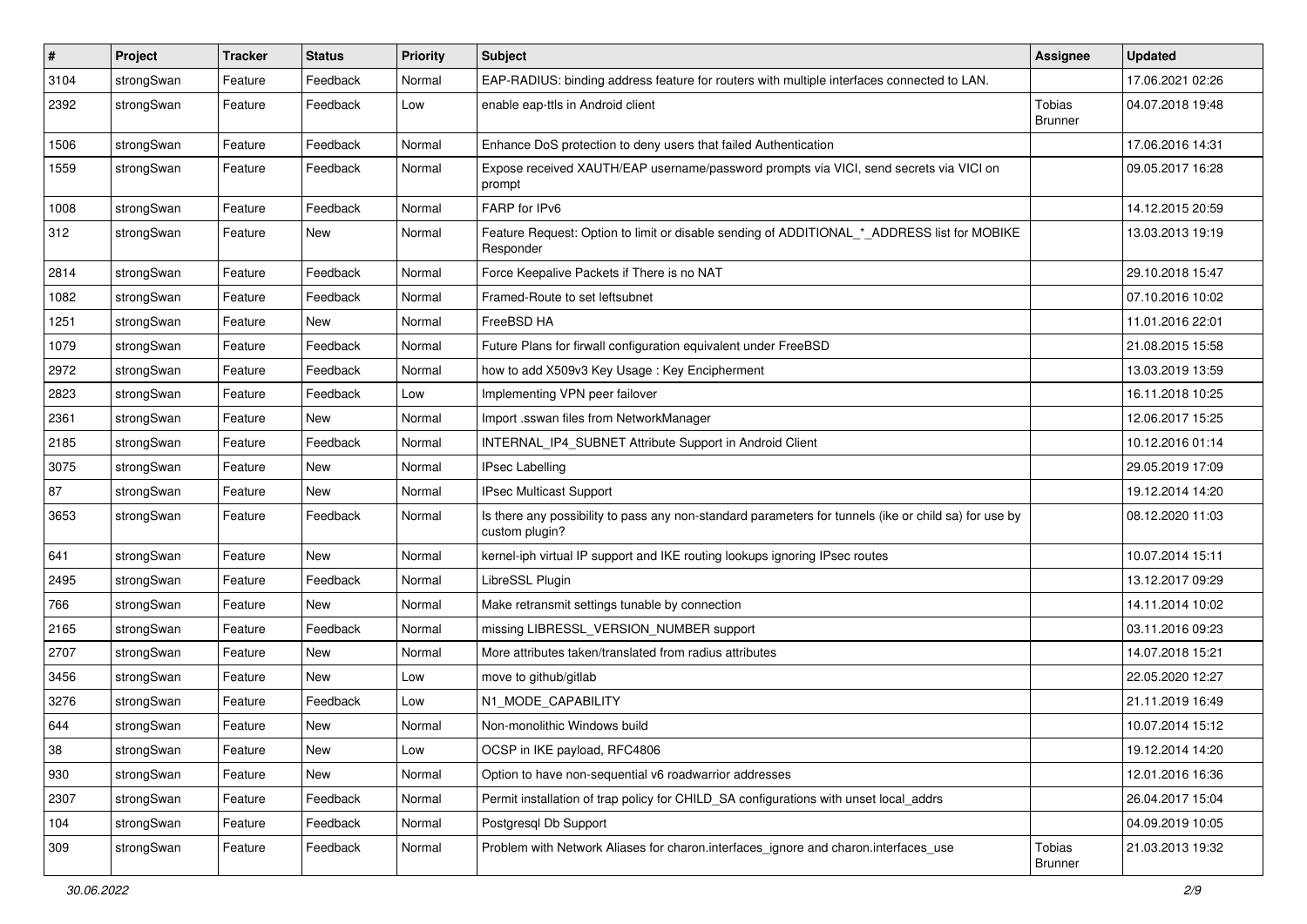| $\sharp$ | Project    | <b>Tracker</b> | <b>Status</b> | <b>Priority</b> | <b>Subject</b>                                                                 | <b>Assignee</b>          | <b>Updated</b>   |
|----------|------------|----------------|---------------|-----------------|--------------------------------------------------------------------------------|--------------------------|------------------|
| 640      | strongSwan | Feature        | New           | Normal          | Provide an init_once() abstraction layer                                       |                          | 10.07.2014 15:10 |
| 2202     | strongSwan | Feature        | Feedback      | Normal          | Radius NAS IP to be specified                                                  |                          | 18.01.2017 17:58 |
| 960      | strongSwan | Feature        | Feedback      | Normal          | Raise ALERT_PROPOSAL_MISMATCH_IKE in IKE V1                                    | Martin Willi             | 30.08.2017 09:05 |
| 1000     | strongSwan | Feature        | Feedback      | Normal          | Raise ALERT_TS_MISMATCH in IKE V1                                              |                          | 09.09.2015 12:47 |
| 129      | strongSwan | Feature        | Assigned      | Normal          | Relations between ike/child/peer_cfg                                           | Martin Willi             | 06.02.2012 10:50 |
| 2793     | strongSwan | Feature        | Feedback      | Normal          | Remote identity with certificate                                               |                          | 15.10.2018 10:20 |
| 2727     | strongSwan | Feature        | New           | Low             | single pair of selectors per CHILD_SA                                          |                          | 23.08.2018 12:08 |
| 2854     | strongSwan | Feature        | New           | Low             | Srongswan doesn't sending RADIUS Accounting-On/Off on start up / shutdown      |                          | 10.12.2018 10:19 |
| 3162     | strongSwan | Feature        | Feedback      | Normal          | Strongswan Android support for default DNS suffixes (UNITY_DEF_DOMAIN flag)    |                          | 29.08.2019 10:29 |
| 1253     | strongSwan | Feature        | Feedback      | Normal          | Strongswan doesn't support CA bundles                                          |                          | 19.01.2016 11:23 |
| 215      | strongSwan | Feature        | New           | Normal          | strongswan NetworkManager plugin: make the "normal" ipsec configuration usable |                          | 12.08.2012 04:47 |
| 162      | strongSwan | Feature        | Feedback      | Normal          | Submit ClusterIP patches mainline                                              |                          | 14.12.2015 20:43 |
| 3651     | strongSwan | Feature        | New           | Normal          | Support for FC-SP-2                                                            |                          | 07.01.2021 20:04 |
| 173      | strongSwan | Feature        | Assigned      | Normal          | Support for IP address ranges in traffic selectors                             | Tobias<br><b>Brunner</b> | 14.06.2012 11:31 |
| 268      | strongSwan | Feature        | Feedback      | Normal          | support for ssh keypairs in strongswan network-manager plugin                  | Tobias<br><b>Brunner</b> | 19.02.2014 15:13 |
| 645      | strongSwan | Feature        | <b>New</b>    | Normal          | Support HeapAlloc() and friends in leak-detective                              |                          | 10.07.2014 15:12 |
| 2095     | strongSwan | Feature        | Feedback      | Normal          | Support liveness check in Strongswan                                           |                          | 31.05.2017 00:56 |
| 2189     | strongSwan | Feature        | Assigned      | Normal          | Support RFC 8229: TCP Encapsulation of IKE and IPsec Packets                   | Tobias<br><b>Brunner</b> | 05.06.2020 19:48 |
| 693      | strongSwan | Feature        | Feedback      | Normal          | Time policy for roadwarrior                                                    | Tobias<br><b>Brunner</b> | 02.09.2014 11:06 |
| 406      | strongSwan | Feature        | Feedback      | Low             | TNC: Speeding up the Attestation process                                       | Andreas<br>Steffen       | 10.09.2013 14:00 |
| 2668     | strongSwan | Feature        | Feedback      | Normal          | UE shall include the DEVICE_IDENTITY Notify payload                            |                          | 22.05.2018 13:48 |
| 3457     | strongSwan | Feature        | New           | Low             | user-friendly pkcs11 certificate selection                                     |                          | 22.05.2020 12:52 |
| 642      | strongSwan | Feature        | New           | Normal          | Windows Named Pipe stream and service                                          |                          | 10.07.2014 15:11 |
| 3626     | strongSwan | Issue          | Feedback      | Low             | "Always On VPN" not available in Fire TV 4k                                    | Tobias<br><b>Brunner</b> | 11.11.2020 12:41 |
| 2580     | strongSwan | Issue          | Feedback      | Normal          | [CFG] handling xx attribute failed in Android or Ubuntu, but works in macOS    |                          | 09.03.2018 17:49 |
| 3625     | strongSwan | Issue          | Feedback      | Normal          | Always on VPN when the client is on the same LAN as the VPN server             |                          | 10.11.2020 18:45 |
| 3282     | strongSwan | Issue          | Feedback      | Normal          | Android VPN client keeps retrying in airplane mode                             |                          | 29.11.2019 16:06 |
| 2621     | strongSwan | Issue          | Feedback      | Normal          | Android: VPN connection stops working, strongSwan shows Connected              |                          | 06.07.2018 13:06 |
| 3442     | strongSwan | Issue          | Feedback      | Normal          | Apply policy based on network interface in transport mode                      |                          | 13.05.2020 10:53 |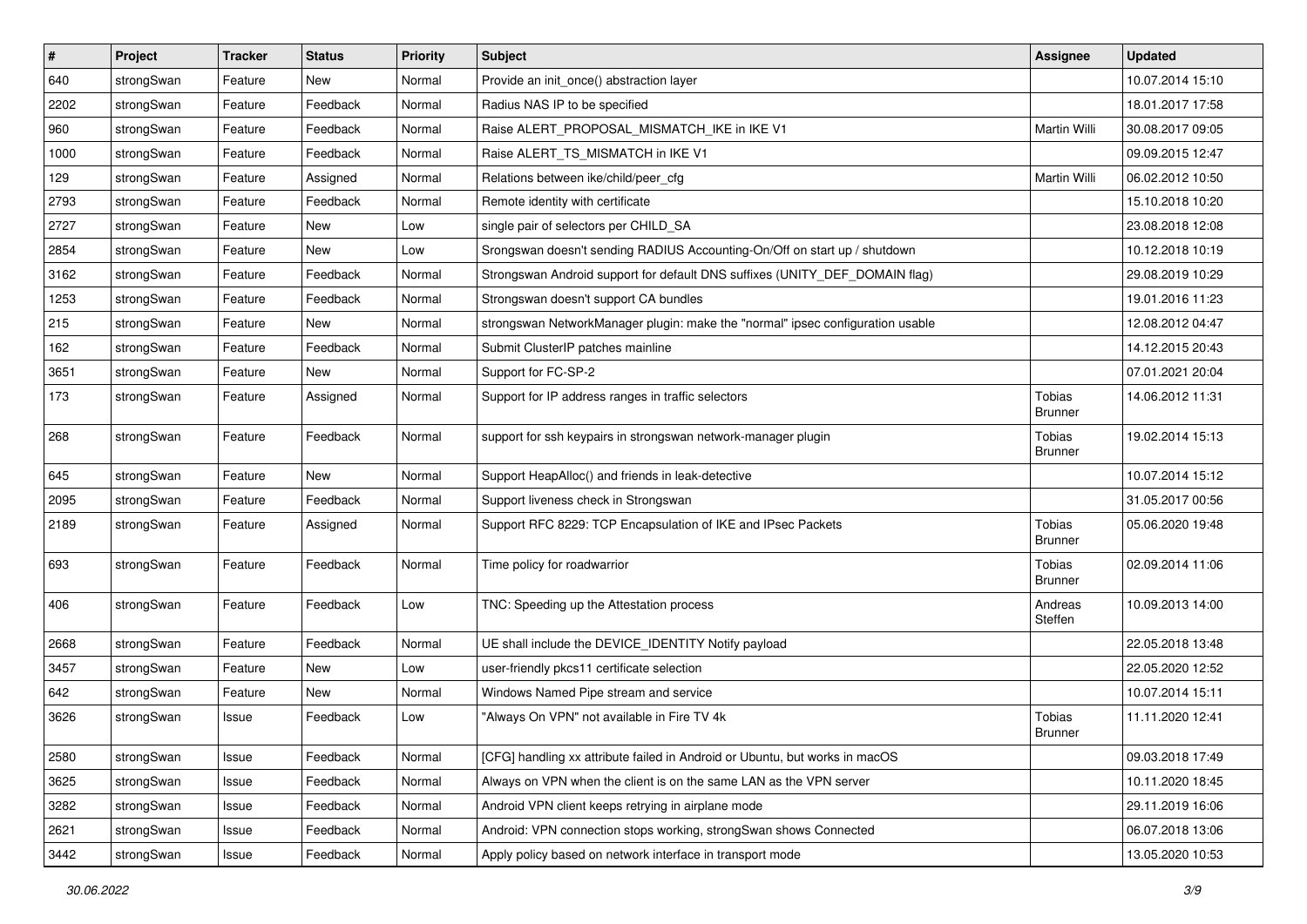| $\pmb{\#}$ | Project    | <b>Tracker</b> | <b>Status</b> | <b>Priority</b> | <b>Subject</b>                                                                | <b>Assignee</b>          | <b>Updated</b>   |
|------------|------------|----------------|---------------|-----------------|-------------------------------------------------------------------------------|--------------------------|------------------|
| 3561       | strongSwan | Issue          | Feedback      | Normal          | Azure P2S VPN Linux connection error                                          |                          | 15.09.2020 12:22 |
| 3159       | strongSwan | Issue          | New           | High            | backup ipsec tunnels                                                          |                          | 26.08.2019 14:28 |
| 2112       | strongSwan | Issue          | New           | Normal          | Broadcast packets are not relayed from Lan to Vpn clilent                     |                          | 14.09.2016 14:18 |
| 3670       | strongSwan | Issue          | Feedback      | Normal          | Can routing rules be changed without terminating and re-initiating the tunnel |                          | 12.08.2021 14:29 |
| 3342       | strongSwan | Issue          | Feedback      | Normal          | Certain fields in Storngswan on Firestick4K are not editable                  |                          | 20.02.2020 09:36 |
| 3614       | strongSwan | Issue          | Feedback      | Normal          | Certificate renewal for about to expire certificates                          |                          | 30.10.2020 13:30 |
| 974        | strongSwan | Issue          | New           | Normal          | Charon crash on Mac OS with IPv6 Virtual IP                                   |                          | 26.08.2021 21:07 |
| 3097       | strongSwan | Issue          | Feedback      | Normal          | charon restart behaviour                                                      |                          | 24.06.2019 16:09 |
| 3389       | strongSwan | Issue          | Feedback      | Normal          | Child SAs not getting created after rekeying                                  |                          | 30.03.2020 15:45 |
| 3516       | strongSwan | Issue          | Feedback      | Normal          | Close IKE_SA after expiry without rekey/reauth                                |                          | 20.07.2020 19:32 |
| 777        | strongSwan | Issue          | New           | Normal          | column length in attributes table of strongswan database is too short         |                          | 25.11.2014 20:46 |
| 3545       | strongSwan | Issue          | New           | Normal          | Configuration model for multiple-VRF tunnel endpoints                         |                          | 18.08.2020 13:50 |
| 2184       | strongSwan | Issue          | Feedback      | Normal          | configuration with multiple RSA keys                                          |                          | 14.12.2016 13:09 |
| 3668       | strongSwan | Issue          | Feedback      | Normal          | Configuring the strongSwan Helm chart on openshift                            | Tobias<br><b>Brunner</b> | 07.01.2021 16:33 |
| 3628       | strongSwan | Issue          | Feedback      | Normal          | Constant `retransmit` while establishing CHILD_SA                             |                          | 16.11.2020 10:14 |
| 3558       | strongSwan | Issue          | Feedback      | Normal          | deleting half open IKE_SA with x.x.x.x after timeout with iOS device          |                          | 05.09.2020 21:23 |
| 3603       | strongSwan | Issue          | Feedback      | Normal          | dns issue in config mode                                                      |                          | 20.10.2020 11:50 |
| 2870       | strongSwan | Issue          | Feedback      | Normal          | DNS resolution outside of tunnel if DNS server is in remote TS                |                          | 22.01.2019 11:06 |
| 2698       | strongSwan | Issue          | Feedback      | Low             | DSCP and kernel-libipsec                                                      |                          | 04.07.2018 15:01 |
| 2560       | strongSwan | Issue          | Feedback      | Normal          | Duplicate CA cert requests sent                                               |                          | 28.02.2018 10:54 |
| 3604       | strongSwan | Issue          | Feedback      | Normal          | Email Notification on down status                                             |                          | 21.10.2020 10:54 |
| 3580       | strongSwan | Issue          | Feedback      | Normal          | encapsulation and packets not routing into tunnel problems                    |                          | 02.10.2020 10:03 |
| 3672       | strongSwan | Issue          | Feedback      | Normal          | ESP connection over IPv6                                                      |                          | 14.01.2021 17:04 |
| 3041       | strongSwan | Issue          | Feedback      | Low             | fail2ban or equivalent                                                        |                          | 06.05.2019 09:07 |
| 3669       | strongSwan | Issue          | Feedback      | Normal          | Failed connection to IKE_SA (Checkpoint Server)                               |                          | 08.01.2021 17:58 |
| 3692       | strongSwan | Issue          | Feedback      | Normal          | Failing IPsec Phase 2 connection between Centos 7 VPS and Cisco ASA5540       |                          | 04.02.2021 16:29 |
| 3610       | strongSwan | Issue          | Feedback      | Normal          | farp plugin conflicts with DHCP service                                       |                          | 26.10.2020 18:06 |
| 3565       | strongSwan | Issue          | Feedback      | Normal          | Filtering out logs or plugin in to do so                                      |                          | 16.09.2020 11:45 |
| 3151       | strongSwan | Issue          | Feedback      | Normal          | Forecast stops forwarding multicast                                           |                          | 26.08.2019 14:06 |
| 3304       | strongSwan | Issue          | Feedback      | Normal          | Found unsupported critical X.509 extension: X509v3 Name Constraints           |                          | 13.01.2020 14:50 |
| 3498       | strongSwan | Issue          | Feedback      | Normal          | FreeBSD + dhcp+farp plugin                                                    |                          | 22.01.2021 10:44 |
| 3617       | strongSwan | Issue          | Feedback      | Normal          | full-offload swanctl.conf                                                     |                          | 03.11.2020 17:24 |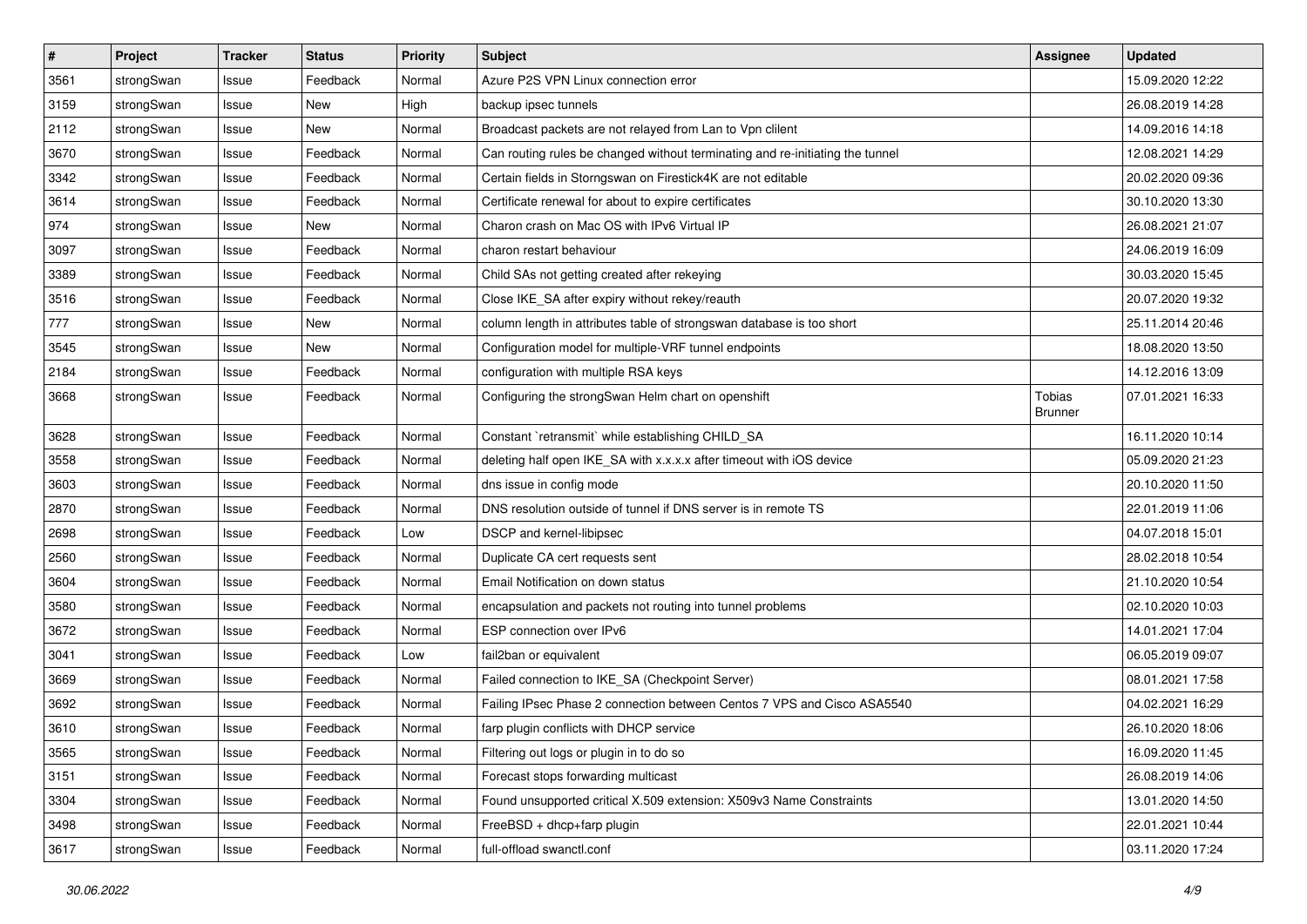| $\sharp$ | Project    | <b>Tracker</b> | <b>Status</b> | <b>Priority</b> | <b>Subject</b>                                                                                                                      | <b>Assignee</b>          | <b>Updated</b>   |
|----------|------------|----------------|---------------|-----------------|-------------------------------------------------------------------------------------------------------------------------------------|--------------------------|------------------|
| 2319     | strongSwan | Issue          | Feedback      | Normal          | gives up trying to bring up connection after DNS SERVFAIL                                                                           |                          | 08.05.2017 15:41 |
| 3685     | strongSwan | Issue          | Feedback      | Normal          | giving up after 5 retransmits                                                                                                       |                          | 03.02.2021 16:59 |
| 2077     | strongSwan | Issue          | Feedback      | Normal          | Grace period before reassigning offline IP lease                                                                                    |                          | 06.10.2017 10:44 |
| 2178     | strongSwan | Issue          | New           | Normal          | ha and updown                                                                                                                       |                          | 01.12.2016 13:53 |
| 3650     | strongSwan | Issue          | Feedback      | Normal          | HA behaves very strange                                                                                                             |                          | 04.12.2020 08:53 |
| 1289     | strongSwan | Issue          | <b>New</b>    | Normal          | HA plugin should sync last sent packet                                                                                              |                          | 01.02.2016 13:59 |
| 697      | strongSwan | Issue          | <b>New</b>    | Normal          | HA: nodes fail to sync data because of UDP packet drops                                                                             |                          | 09.09.2014 14:29 |
| 926      | strongSwan | Issue          | New           | Normal          | HA: resync errors when a node is joining a cluster                                                                                  |                          | 10.04.2015 15:05 |
| 3642     | strongSwan | Issue          | Feedback      | Normal          | How to distinguish encapsulated packets from different interfaces                                                                   |                          | 30.11.2020 09:38 |
| 2357     | strongSwan | Issue          | Feedback      | Normal          | How to initiate IPsec SA Transport Mode without IKE?                                                                                |                          | 18.01.2021 18:36 |
| 1383     | strongSwan | Issue          | Feedback      | Normal          | How to limit the amount of the installed Child SAs                                                                                  |                          | 08.04.2016 11:20 |
| 2464     | strongSwan | Issue          | New           | Normal          | How to Loadbalance strongswan IPsec via NGINX?                                                                                      |                          | 12.11.2017 19:16 |
| 3594     | strongSwan | Issue          | Feedback      | Normal          | How to see the traffic at ESP in UDP SPIs and forwarding rule                                                                       | Tobias<br><b>Brunner</b> | 15.10.2020 13:57 |
| 3680     | strongSwan | Issue          | Feedback      | Normal          | How to unload a paritcular certificate from strongswan.                                                                             | Tobias<br>Brunner        | 27.01.2021 09:28 |
| 3678     | strongSwan | Issue          | Feedback      | Normal          | IKE authentication credentials are unacceptable - Ubuntu Server - Windows 10 client                                                 |                          | 19.01.2021 18:29 |
| 3573     | strongSwan | Issue          | Feedback      | Normal          | ike2 and transit traffic                                                                                                            |                          | 05.10.2020 10:55 |
| 1422     | strongSwan | Issue          | Feedback      | Normal          | IKEv1: IKE_SA reauth vs. CHILD_SA rekey race prevents IKE_SA reauthentication in time                                               |                          | 20.04.2016 15:06 |
| 3683     | strongSwan | Issue          | Feedback      | Normal          | IKEV2 connection fail to rekey process                                                                                              |                          | 28.01.2021 13:25 |
| 973      | strongSwan | Issue          | <b>New</b>    | Normal          | IKEv2 dpd + auto=route + tunnel downtime cause additional CHILD_SAs                                                                 |                          | 29.05.2015 17:40 |
| 817      | strongSwan | Issue          | Feedback      | Normal          | <b>IKEv2 IPv6 Router Advertisement</b>                                                                                              |                          | 27.03.2020 17:14 |
| 3403     | strongSwan | Issue          | Feedback      | Normal          | IKEv2 natd false detection                                                                                                          |                          | 09.04.2020 14:19 |
| 3673     | strongSwan | Issue          | Feedback      | Normal          | IKEv2/IPSec MSCHAPv2 fails on Android 11 (API 30).                                                                                  | Tobias<br><b>Brunner</b> | 17.01.2021 07:25 |
| 2682     | strongSwan | Issue          | New           | Normal          | IMV/IMC (re)Attestation                                                                                                             |                          | 07.06.2018 21:25 |
| 3652     | strongSwan | Issue          | Feedback      | Normal          | In strongswan ipsec.conf, how to set the "ike" parameters so that it can support all hash Algorithm<br>and DH group server support? |                          | 08.12.2020 12:35 |
| 3377     | strongSwan | Issue          | Feedback      | Normal          | Interface ID not configured during HA synchronization                                                                               |                          | 18.03.2020 10:15 |
| 3552     | strongSwan | Issue          | Feedback      | Normal          | Internet disconnects after once VPN is established                                                                                  |                          | 30.08.2020 05:35 |
| 2394     | strongSwan | Issue          | Feedback      | Normal          | IP is not assigned after re-authentication                                                                                          |                          | 04.08.2017 19:03 |
| 3597     | strongSwan | Issue          | Feedback      | Normal          | IPSec Client on CentOS 8 - Can't connect using ShrewSoft VPN config file                                                            |                          | 21.10.2020 16:38 |
| 3578     | strongSwan | Issue          | Feedback      | Normal          | ipsec connection to FortiClient VPN                                                                                                 |                          | 28.09.2020 15:08 |
| 3629     | strongSwan | Issue          | Feedback      | Normal          | IPSec enc only on specific dport/proto                                                                                              |                          | 16.11.2020 10:04 |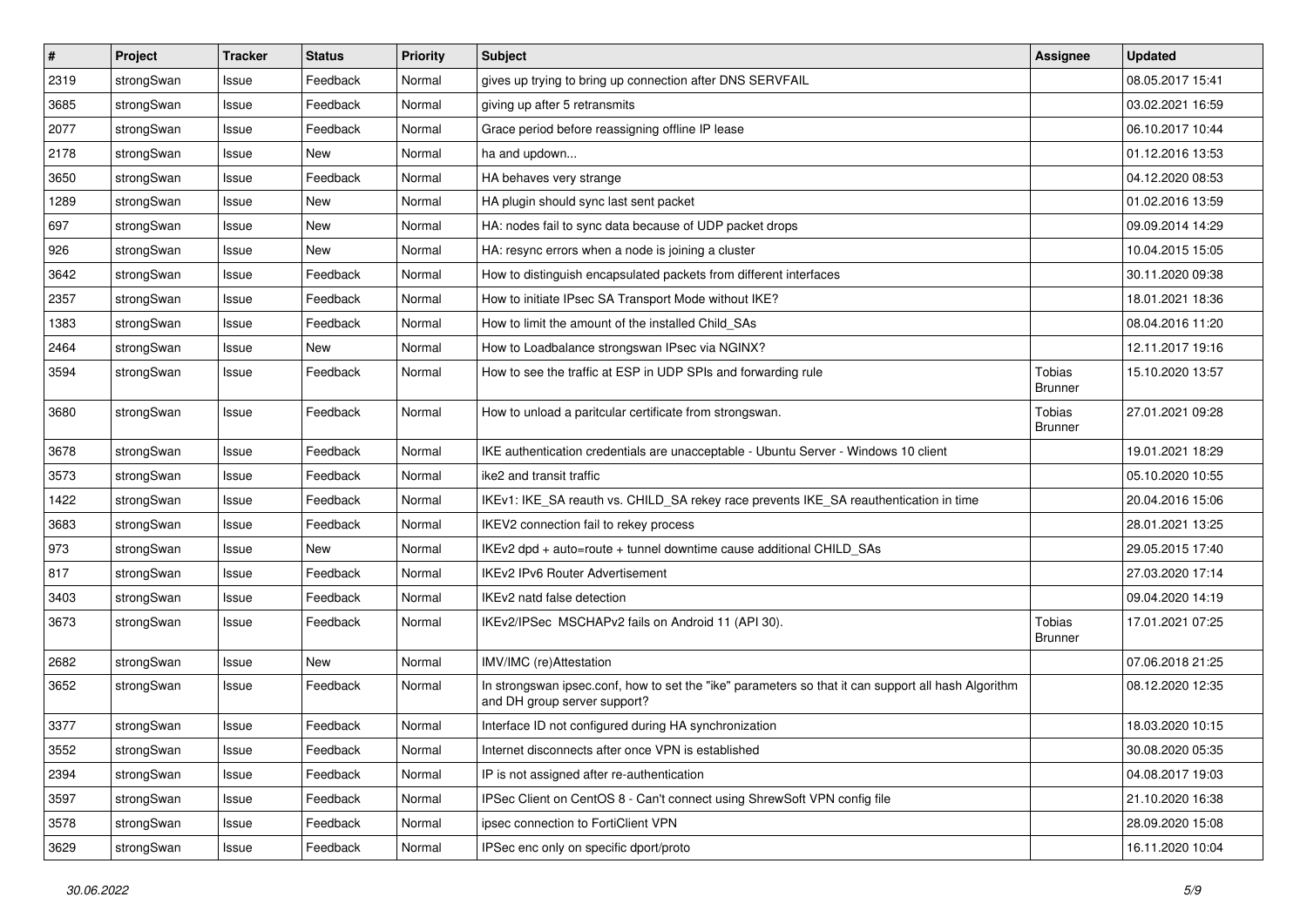| $\sharp$ | Project    | <b>Tracker</b> | <b>Status</b> | <b>Priority</b> | <b>Subject</b>                                                                                          | <b>Assignee</b>          | <b>Updated</b>   |
|----------|------------|----------------|---------------|-----------------|---------------------------------------------------------------------------------------------------------|--------------------------|------------------|
| 3291     | strongSwan | Issue          | Feedback      | Normal          | IPSec IKEv2 Client to VPN service 2                                                                     | Tobias<br><b>Brunner</b> | 16.08.2020 12:58 |
| 702      | strongSwan | Issue          | New           | Normal          | ipsec route mode, Strongswan as responder may result collsion in INIT exchange. and ike                 |                          | 12.09.2014 16:34 |
| 3537     | strongSwan | Issue          | Feedback      | Normal          | IPv6 Packets are not transferred from server to client through IPSec using RPC protocol                 |                          | 01.09.2020 12:50 |
| 2400     | strongSwan | Issue          | Feedback      | Normal          | Is DPD supposed to detect dead tunnel, or dead IKE instance                                             |                          | 11.01.2019 22:53 |
| 3647     | strongSwan | Issue          | Feedback      | Normal          | Is it possible to receive INTERNAL_IP4_SUBNET attributes in updown scripts                              |                          | 02.12.2020 17:06 |
| 3682     | strongSwan | Issue          | Feedback      | Normal          | Is there a way to mark special case traffic bypass the traffic selectors?                               |                          | 03.02.2021 16:44 |
| 3499     | strongSwan | Issue          | Feedback      | Normal          | ISAKMP Signature hash algorithm / EAP-TLS Authentification                                              |                          | 30.06.2020 10:40 |
| 3620     | strongSwan | Issue          | Feedback      | Normal          | L2TP/IPSEC ipsec.conf setting                                                                           | Tobias<br><b>Brunner</b> | 12.11.2020 10:14 |
| 357      | strongSwan | Issue          | <b>New</b>    | Normal          | Lifetime in case of IKEv1                                                                               |                          | 18.05.2015 10:40 |
| 541      | strongSwan | Issue          | <b>New</b>    | Normal          | List of servers in client config (Failover)                                                             |                          | 13.08.2014 15:10 |
| 3613     | strongSwan | Issue          | Feedback      | Low             | Load-test jobs scheduled after tunnels are terminated                                                   |                          | 28.10.2020 12:06 |
| 3254     | strongSwan | Issue          | Feedback      | Normal          | Log level in android level                                                                              |                          | 08.11.2019 08:36 |
| 2701     | strongSwan | Issue          | <b>New</b>    | Normal          | Low bandwidth when Iperfing data thorugh IPSEC tunnel                                                   |                          | 07.07.2020 13:38 |
| 522      | strongSwan | Issue          | New           | Normal          | Mac OS X native application won't update network interface for DNS lookups                              |                          | 08.07.2014 10:23 |
| 3392     | strongSwan | Issue          | Feedback      | Normal          | mark=%unique and no Internet-connection with VPN                                                        |                          | 31.07.2020 15:26 |
| 725      | strongSwan | Issue          | New           | High            | Mediation connection get stuck if peer is not online                                                    |                          | 03.10.2014 12:02 |
| 359      | strongSwan | Issue          | Feedback      | Normal          | <b>Mediation Server Connection</b>                                                                      | Tobias<br><b>Brunner</b> | 16.07.2013 16:25 |
| 1157     | strongSwan | Issue          | Feedback      | Normal          | Message ID overflow RFC 5996 2.2                                                                        |                          | 12.10.2015 13:52 |
| 1456     | strongSwan | Issue          | Feedback      | Normal          | Missing Tunnel-Client-Endpoint & Tunnel-Server-Endpoint AVP in RADIUS Accounting Start/Stop<br>messages |                          | 11.05.2016 11:54 |
| 923      | strongSwan | Issue          | New           | Normal          | MOBIKE not working on HA cluster                                                                        |                          | 09.04.2015 09:46 |
| 552      | strongSwan | Issue          | Feedback      | Normal          | move pki tool to ipsecdir                                                                               | Tobias<br><b>Brunner</b> | 14.04.2014 13:52 |
| 3663     | strongSwan | Issue          | Feedback      | Normal          | Multiple ways to end up with duplicate / redundant child SA entries                                     |                          | 06.01.2021 16:15 |
| 482      | strongSwan | Issue          | Feedback      | Normal          | NAT-NAT connection                                                                                      | Tobias<br><b>Brunner</b> | 09.10.2014 12:37 |
| 730      | strongSwan | Issue          | New           | Normal          | NAT-NAT fallback                                                                                        |                          | 09.10.2014 12:40 |
| 3593     | strongSwan | Issue          | Feedback      | Normal          | Need variable tracking make_before_break state into updown scripts                                      |                          | 13.10.2020 09:59 |
| 542      | strongSwan | Issue          | Feedback      | Normal          | Nesting tunnels                                                                                         | Andreas<br>Steffen       | 07.03.2014 09:22 |
| 3596     | strongSwan | Issue          | Feedback      | Normal          | no issuer certificate found for                                                                         |                          | 21.10.2020 03:27 |
| 2260     | strongSwan | Issue          | New           | Normal          | Number of CHILD_SA for a single connection grows over time                                              |                          | 28.02.2017 13:46 |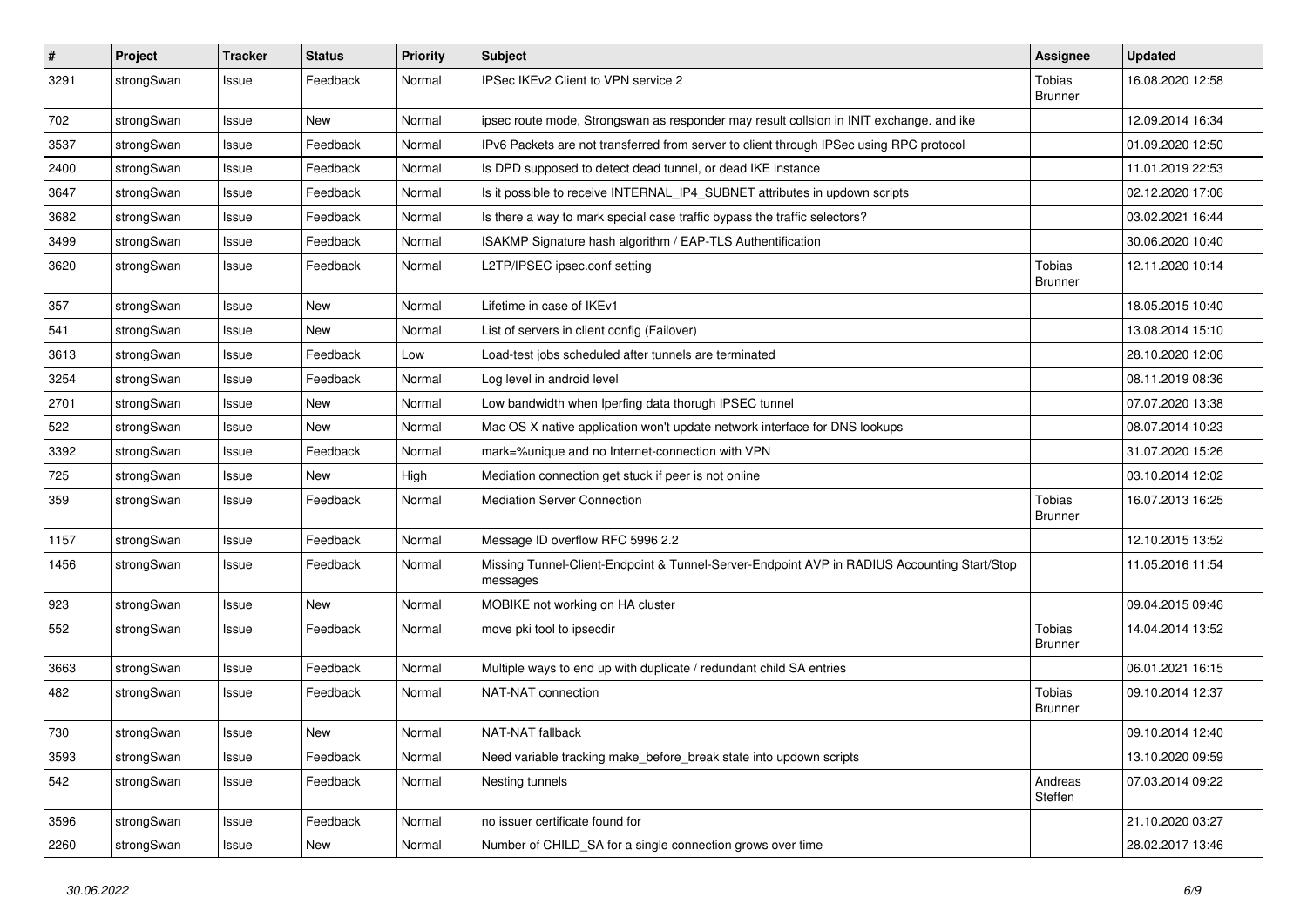| $\sharp$ | Project    | <b>Tracker</b> | <b>Status</b> | <b>Priority</b> | <b>Subject</b>                                                                                                                                          | <b>Assignee</b>          | <b>Updated</b>   |
|----------|------------|----------------|---------------|-----------------|---------------------------------------------------------------------------------------------------------------------------------------------------------|--------------------------|------------------|
| 3566     | strongSwan | Issue          | Feedback      | Normal          | Number of simultaneous connections limited to 1000 in a cluster                                                                                         |                          | 18.09.2020 09:46 |
| 2816     | strongSwan | Issue          | Feedback      | Normal          | order of DNS entries is reversed in /etc/resolv.conf                                                                                                    |                          | 06.11.2018 10:41 |
| 3564     | strongSwan | Issue          | Feedback      | Normal          | Out of order packets are generated if strong swan is running on multiple cores                                                                          |                          | 16.09.2020 10:01 |
| 2671     | strongSwan | Issue          | New           | Normal          | Passing user-supplied cerificate file names to charon-nm is problematic                                                                                 |                          | 23.05.2018 21:27 |
| 2678     | strongSwan | Issue          | Feedback      | Normal          | Phase 1 issue                                                                                                                                           |                          | 07.06.2018 20:06 |
| 2493     | strongSwan | Issue          | Feedback      | Normal          | Pkcs11 Plugin Returns w/Bogus Return Code                                                                                                               | Jordan Hrycaj            | 12.12.2017 15:58 |
| 619      | strongSwan | Issue          | New           | Normal          | pki --issue should have an --out option                                                                                                                 |                          | 15.06.2014 00:26 |
| 2432     | strongSwan | Issue          | New           | Normal          | PLUTO_ME can be different for up-client and down-client                                                                                                 |                          | 21.09.2017 11:57 |
| 3609     | strongSwan | Issue          | Feedback      | Normal          | Potential DNS server IP address conflicts                                                                                                               |                          | 26.10.2020 11:12 |
| 3307     | strongSwan | Issue          | Feedback      | Normal          | Probable non compliance with RFC 7296 wrt traffic selector narrowing?                                                                                   |                          | 14.01.2020 16:19 |
| 3640     | strongSwan | Issue          | Feedback      | Normal          | Problem surfing via VPN form Android APK on a sepcific Mobile Operator                                                                                  |                          | 26.11.2020 11:43 |
| 1338     | strongSwan | Issue          | Feedback      | Normal          | problem with changing esp algorithm in strongswan                                                                                                       |                          | 10.03.2016 18:23 |
| 2494     | strongSwan | Issue          | Feedback      | Normal          | Problems With 64bit Slot IDs With Pkcs11 Plugin                                                                                                         | Jordan Hrycaj            | 12.12.2017 16:03 |
| 2966     | strongSwan | Issue          | Feedback      | Normal          | Problems with large amount of subnets in leftsubnet configuration                                                                                       |                          | 02.04.2019 10:35 |
| 2203     | strongSwan | Issue          | Feedback      | Normal          | Protecting symetric traffic using high availability in gateway to gateway setup (both active)                                                           |                          | 15.02.2017 14:20 |
| 3560     | strongSwan | Issue          | Feedback      | Normal          | PSK tunnel working - Cert fails with fragmention errors                                                                                                 | Tobias<br>Brunner        | 11.09.2020 14:15 |
| 2618     | strongSwan | Issue          | Feedback      | Normal          | Query regarding assignment of Tunnel IP                                                                                                                 |                          | 09.04.2018 10:57 |
| 2835     | strongSwan | Issue          | Feedback      | Normal          | Rekeyed SA can't be deleted in standby node                                                                                                             |                          | 19.12.2018 02:52 |
| 2110     | strongSwan | Issue          | Feedback      | Normal          | Remote Identity (IDr) in IKE AUTH Response is sent as hex-encoded binary value instead of text<br>when setting leftid to type KEY_ID (leftid=@#xxxxxxx) |                          | 13.09.2016 21:42 |
| 2964     | strongSwan | Issue          | Feedback      | Normal          | Route to IKE Gateway Fails to Update Under Particular Configuration                                                                                     |                          | 13.03.2019 10:38 |
| 3496     | strongSwan | Issue          | Feedback      | Normal          | Route-based VPN - transport mode                                                                                                                        |                          | 11.02.2021 09:55 |
| 3524     | strongSwan | Issue          | New           | Urgent          | Routing public IP addresses thru the VPN tunnel (Peer is Cisco ISR)                                                                                     |                          | 24.07.2020 03:15 |
| 3490     | strongSwan | Issue          | Feedback      | Normal          | Selecting incorrect auth mode for IKEv1                                                                                                                 |                          | 21.07.2020 21:26 |
| 3584     | strongSwan | Issue          | Feedback      | Normal          | Separate ipsec.conf file per conn and separate ipsec.secrets file per conn                                                                              | Tobias<br><b>Brunner</b> | 30.09.2020 17:06 |
| 2750     | strongSwan | Issue          | Feedback      | Normal          | setting WFP SA SPI failed: 0x80320035                                                                                                                   |                          | 27.05.2019 11:59 |
| 3154     | strongSwan | Issue          | Feedback      | Normal          | signature validation failed only with sha2                                                                                                              |                          | 20.08.2019 11:51 |
| 3686     | strongSwan | Issue          | Feedback      | Normal          | Site to clients IPsec and private IP                                                                                                                    |                          | 04.02.2021 11:11 |
| 3607     | strongSwan | Issue          | Feedback      | Normal          | statusall option reports transport established two or three times per IP at start-up                                                                    |                          | 27.10.2020 16:48 |
| 3298     | strongSwan | Issue          | New           | Normal          | strategies to improve strongswan performance per single SA                                                                                              |                          | 23.12.2019 14:05 |
| 3643     | strongSwan | Issue          | Feedback      | Normal          | Strongswan and FRR NHRP                                                                                                                                 |                          | 01.12.2020 10:55 |
| 2691     | strongSwan | Issue          | New           | Normal          | Strongswan and KSOFTIRQ cpu utilization                                                                                                                 |                          | 26.06.2018 14:34 |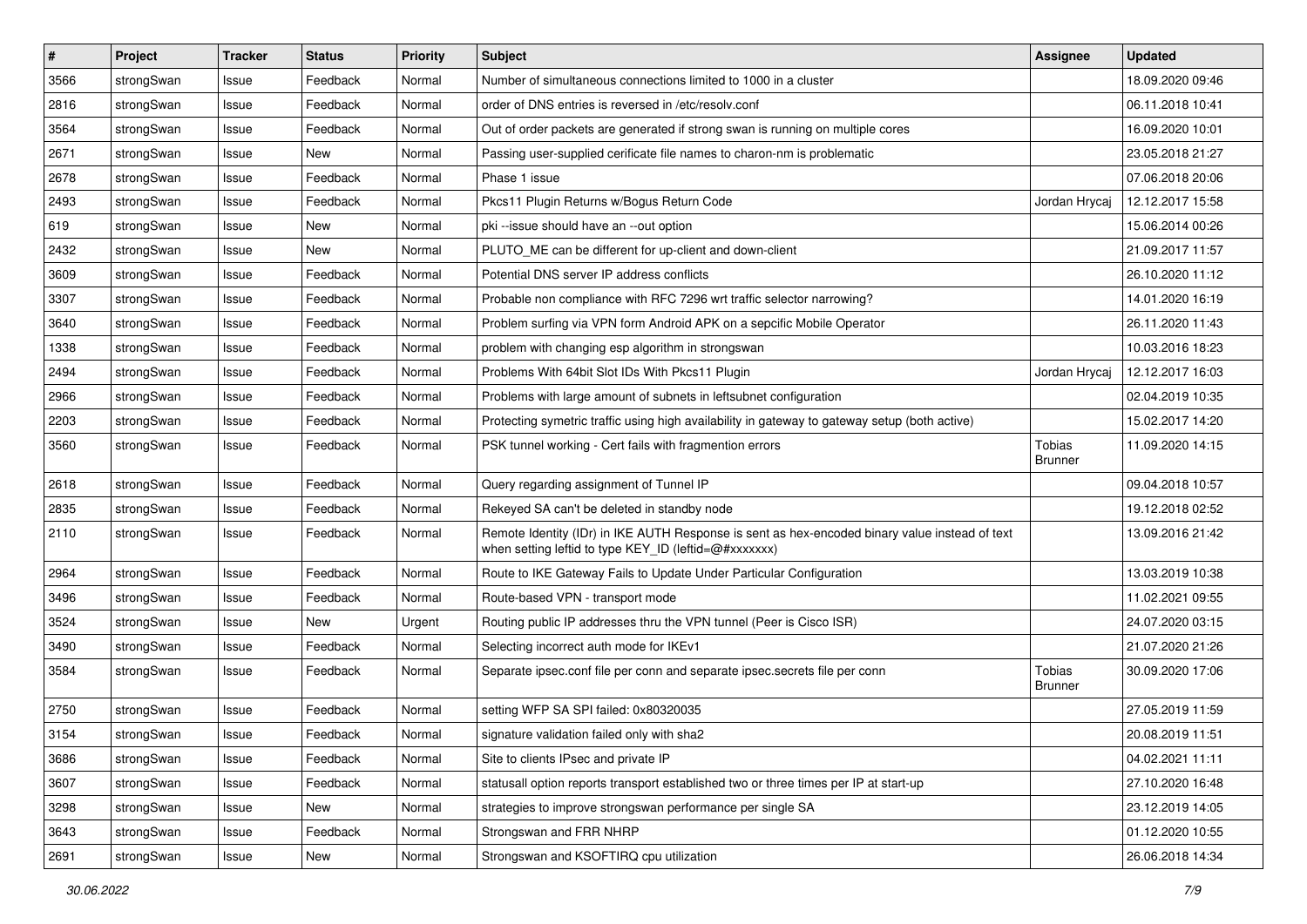| $\pmb{\#}$ | Project    | <b>Tracker</b> | <b>Status</b> | <b>Priority</b> | <b>Subject</b>                                                                                                     | Assignee                 | <b>Updated</b>   |
|------------|------------|----------------|---------------|-----------------|--------------------------------------------------------------------------------------------------------------------|--------------------------|------------------|
| 462        | strongSwan | Issue          | Feedback      | Normal          | strongswan android app can not use on android 4.4 OS                                                               | Tobias<br><b>Brunner</b> | 06.01.2014 13:07 |
| 3577       | strongSwan | Issue          | Feedback      | Normal          | StrongSwan Connection adding and deleting over network.                                                            |                          | 28.09.2020 15:13 |
| 3687       | strongSwan | Issue          | Feedback      | Normal          | Strongswan ipsec do not forward package to host                                                                    |                          | 02.02.2021 14:40 |
| 3576       | strongSwan | Issue          | Feedback      | Normal          | strongswan on openwrt virtual ip inside ipsec tunnel                                                               |                          | 25.09.2020 17:01 |
| 2726       | strongSwan | Issue          | Feedback      | Normal          | Strongswan selects wrong source IP                                                                                 |                          | 23.08.2018 13:38 |
| 3122       | strongSwan | Issue          | Feedback      | Normal          | Strongswan software iterupts                                                                                       |                          | 18.07.2019 02:27 |
| 1165       | strongSwan | Issue          | New           | Normal          | StrongSwan Virtual Ip problem                                                                                      | Martin Willi             | 19.10.2015 23:59 |
| 2160       | strongSwan | lssue          | Feedback      | Normal          | support for opportunistic encryption                                                                               |                          | 06.05.2020 10:32 |
| 3500       | strongSwan | Issue          | Feedback      | Normal          | swanctl --list-cert not listing all certs                                                                          |                          | 29.06.2020 15:25 |
| 3598       | strongSwan | Issue          | Feedback      | Normal          | swanctl on Windows: Support aborting execution                                                                     |                          | 19.10.2020 15:01 |
| 3630       | strongSwan | Issue          | Feedback      | Normal          | The certificate is loaded but not used.                                                                            |                          | 18.11.2020 10:29 |
| 3654       | strongSwan | Issue          | Feedback      | Normal          | The L2tp/ipsec tunnel interface will not be delete when the connect abnormal interrupt.                            |                          | 08.12.2020 12:24 |
| 1276       | strongSwan | Issue          | Feedback      | Normal          | Threading: ext-auth hook blocks any other connection attempt                                                       |                          | 27.01.2016 12:28 |
| 404        | strongSwan | Issue          | Feedback      | Normal          | TNC: Update HowTos and implement some compilation flag checking                                                    | Andreas<br>Steffen       | 10.09.2013 13:58 |
| 3636       | strongSwan | Issue          | Feedback      | Normal          | Tor behind VPN                                                                                                     | Tobias<br><b>Brunner</b> | 23.11.2020 14:09 |
| 3268       | strongSwan | Issue          | Feedback      | Normal          | Traffic disruption -- policy-based VPN to AWS VPN service                                                          |                          | 15.11.2019 16:53 |
| 2446       | strongSwan | Issue          | Feedback      | Normal          | Traffic loss during IKE reauth despite make-before-break enabled                                                   |                          | 27.11.2017 17:12 |
| 2958       | strongSwan | Issue          | Feedback      | Normal          | Trap policies with unspecified remote IP covering multiple specific ports constantly produce new<br><b>IKE SAs</b> |                          | 11.03.2019 15:03 |
| 3575       | strongSwan | Issue          | Feedback      | Normal          | Tunnel of IPv6 Over IPv4 not accespting Jumbo Packets                                                              |                          | 23.09.2020 16:44 |
| 3592       | strongSwan | Issue          | Feedback      | Normal          | Tunnel reported as established but log show "found encrypted payload, but no transform set"                        |                          | 20.10.2020 10:37 |
| 352        | strongSwan | lssue          | Feedback      | Normal          | unable to allocate SPIs from kernel when running 32 bit binaries on 64 bit Linux                                   |                          | 17.04.2018 14:59 |
| 3611       | strongSwan | Issue          | Feedback      | Normal          | Unable to Send Traffic Using NAT on EC2 Instance                                                                   |                          | 27.10.2020 16:35 |
| 3662       | strongSwan | Issue          | Feedback      | Normal          | unamed session                                                                                                     |                          | 04.01.2021 11:32 |
| 3366       | strongSwan | Issue          | Feedback      | Normal          | Uninstall "any" trap policy if start_action=trap with virtual IPs is used                                          |                          | 13.03.2020 14:57 |
| 3326       | strongSwan | Issue          | New           | Normal          | update custom routing table (table 220 by default) with new routes if new networks and routes<br>appear            |                          | 10.02.2020 12:01 |
| 2459       | strongSwan | Issue          | <b>New</b>    | High            | updown script deleted firewall rules at down-client in make-before-break responder side                            |                          | 05.11.2017 19:13 |
| 3534       | strongSwan | Issue          | New           | Urgent          | use of strongswan, ipvlan L2 and kernel ipsec                                                                      |                          | 04.08.2020 20:59 |
| 3618       | strongSwan | Issue          | Feedback      | Normal          | Use side-band to configure strongswan's                                                                            |                          | 09.11.2020 10:38 |
| 3606       | strongSwan | Issue          | Feedback      | Normal          | Using ipsec tunnel from "foreign" subnet                                                                           | Noel Kuntze              | 26.10.2020 12:23 |
| 1334       | strongSwan | Issue          | Feedback      | Normal          | Version 5.3.5, duplicated tunnel aftr IKE_SA rekeyed                                                               |                          | 10.03.2016 11:06 |